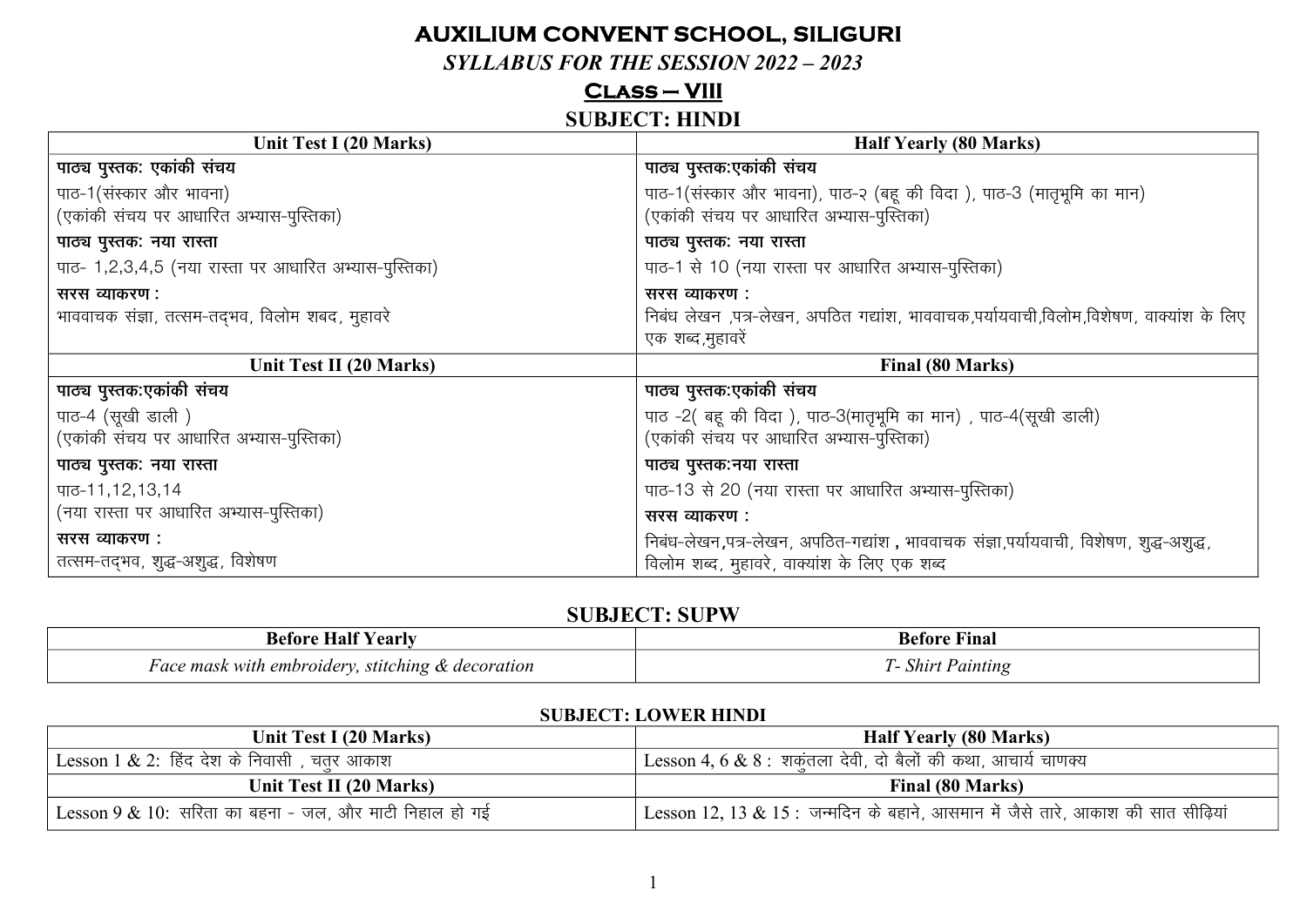# **SUBJECT: ENGLISH LANGUAGE**

| Unit Test I (20 Marks)                            | <b>Half Yearly (80 Marks)</b>                                                  |
|---------------------------------------------------|--------------------------------------------------------------------------------|
| <b>Grammar Magic(BK-8)</b>                        | <b>Grammar Magic</b>                                                           |
| 15. Phrases and Clauses                           | 12. Prepositions, 13. Conjunctions                                             |
| 19. Active and Passive voice                      | A Comprehensive Grammar of Current English                                     |
| <b>A Comprehensive Grammar of Current English</b> | 27. Words followed by particular Prepositions(A,B,C,C,D,E,F)                   |
| 21. Tenses and their uses                         | 41. Transformation of Sentences                                                |
| <b>Total English 9</b>                            | 45. Direct and Indirect Speech                                                 |
| Practice Paper 2                                  | 8. The pronoun-Relative Pronouns                                               |
| <i>*Letter Writing(Unseen)</i>                    | <b>Total English 9</b>                                                         |
|                                                   | Practice Paper 3,4 and 5                                                       |
|                                                   | *Composition, Letter, Notice, Email, Comprehension(Unseen)                     |
| Unit Test II (20 Marks)                           | Final (80 Marks)                                                               |
| <b>Grammar Magic</b>                              | <b>Grammar Magic</b>                                                           |
| 17. Sentences: Simple, Complex, and Compound      | 21. Synthesis of Sentences                                                     |
| <b>A Comprehensive Grammar of Current English</b> | A Comprehensive Grammar of Current English                                     |
| 50. Agreement of the Verb with the subject        | 42. Transformation of Sentences(cont.)                                         |
| <b>Total English 9</b>                            | <b>Revision Chapters:</b>                                                      |
| Practice Paper 6,7                                | Prepositions, Transformation of Sentences, Direct and Indirect Speech, Tenses, |
| <i>*Letter Writing(Unseen)</i>                    | Conjunctions, Active and Passive voice                                         |
|                                                   | <b>Total English 9</b>                                                         |
|                                                   | Practice Paper 8,9 and 10                                                      |
|                                                   | *Composition, Letter, Notice, Email, Comprehension(Unseen)                     |

## **SUBJECT: HISTORY/CIVICS**

| Unit Test I (20 Marks)           | <b>Half Yearly (80 Marks)</b>                                                 |
|----------------------------------|-------------------------------------------------------------------------------|
| <b>History</b>                   | <b>History</b>                                                                |
| Ch 2. Early Nationalist movement | Ch 3. Decline of the Mughal empire, Ch 4. Expansion of British rule, Ch 5.    |
| <b>Civics</b>                    | Impact of British rule in India, Ch 6. Revolt of 1857, Ch 7. Social reformers |
| Ch 1. The legislature            | <b>Civics</b>                                                                 |
|                                  | Ch 2. The Executive, Ch 3. The Judiciary                                      |
| Unit Test II (20 Marks)          | Final (80 Marks)                                                              |
| <b>History</b>                   | <b>History</b>                                                                |
| Ch 8. Rise of Indian Nationalism | Ch 9. Struggle for freedom (1905-1922), Ch 10. Struggle for freedom (1923-    |
| <b>Civics</b>                    | 1939), Ch 11. Achievement of Independence (1939-1950), Ch 12. The             |
| Ch 4. United Nations             | Renaissance (Book IX), Ch 13. The Reformation (Book IX), Ch 14. Industrial    |
|                                  | revolution and Capitalism and Socialism (Book IX)                             |
|                                  | <b>Civics</b>                                                                 |
|                                  | Ch 5. UN Agencies, Ch 1. The legislature (Revision)                           |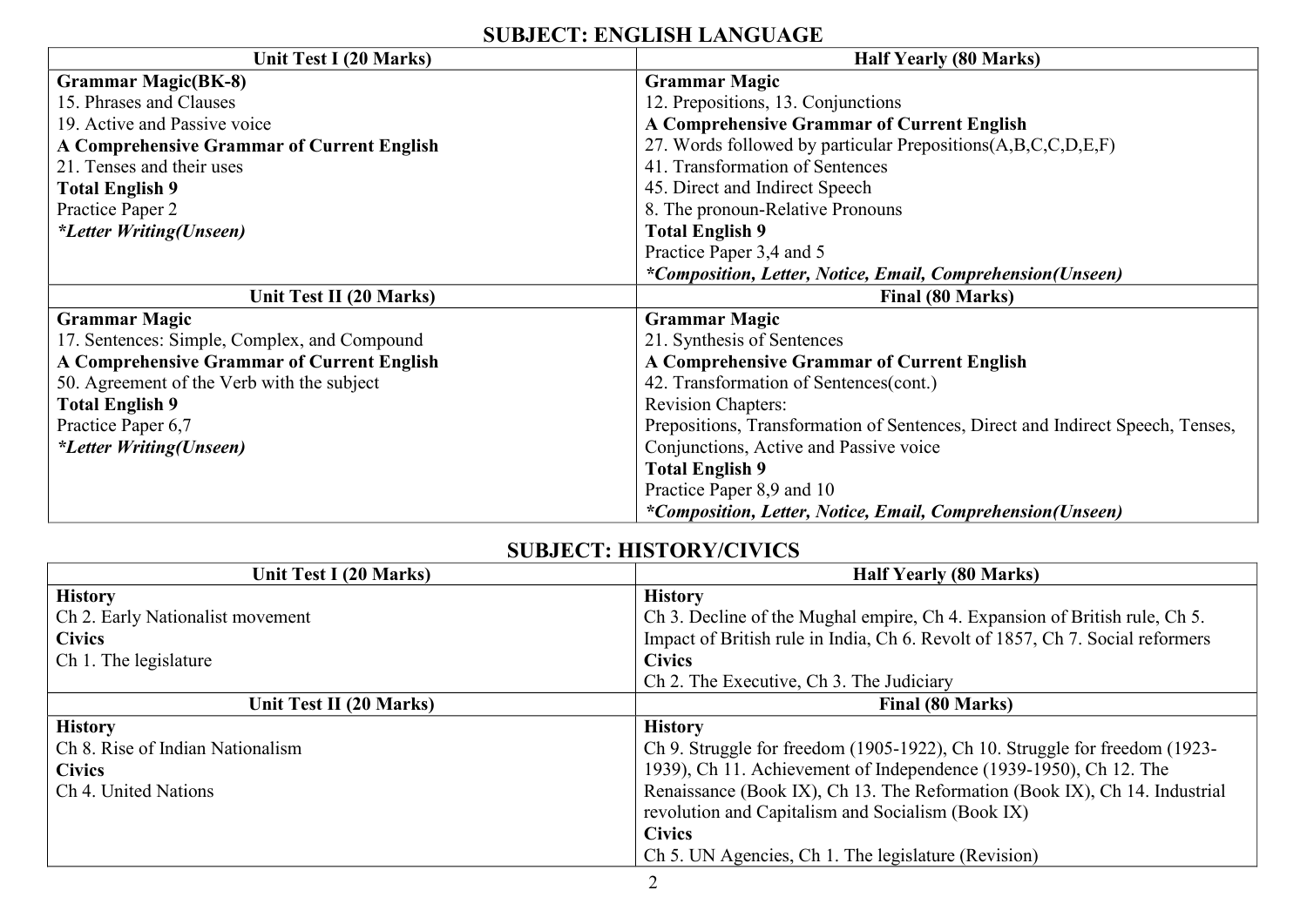#### **SUBJECT: CHEMISTRY (Concise Chemistry – Middle School(VIII)/Concise Chemistry – ICSE (IX) Half Yearly (80 Marks)** 1. Matter 2. Physical and chemical changes 2. Physical and chemical changes 3. Elements, compounds and mixtures 4. Atomic structure 8. Water **Unit Test II (20 Marks) Final (80 Marks)** 5. Language of Chemistry 6. Chemical reactions 4. Atomic structure(IX) Revision 7. Hydrogen(IX) 8. Water(IX) Revision 9. Carbon and its Compounds

# **SUBJECT: LOWER BENGALI (Only for Lower Bengali Students)**

| <b>Unit Test I</b>            | <b>Half Yearly</b>                                                                                                                                                                                                                                                                                                                                                       | Unit Test II                      | Annual                                          |
|-------------------------------|--------------------------------------------------------------------------------------------------------------------------------------------------------------------------------------------------------------------------------------------------------------------------------------------------------------------------------------------------------------------------|-----------------------------------|-------------------------------------------------|
| Kathakoli: Chapter $-1$ কাজের | Kathakoli: Chapter –4 বনভোজন                                                                                                                                                                                                                                                                                                                                             | Kathakoli: Chapter –10            | Kathakoli: Chapter –12 আমরা ঘাসের ছোটো ছোটো ফুল |
| লোক (Poem)                    | (Poem)                                                                                                                                                                                                                                                                                                                                                                   | , পাখির কল্পনা (Poem)             | (Poem)                                          |
| Chapter – 2 সমব্যথী (Poem)    | <b>Chapter – 5 বুদ্ধেরজন্ম (Prose)</b>                                                                                                                                                                                                                                                                                                                                   | $\Gamma$ Chapter – 13 খোকনেরবন্ধু | Chapter – 15 নেইবুড়োর দেশে (Prose)             |
|                               | Chapter – 6 $\overline{C}$ $\overline{C}$ $\overline{C}$ $\overline{C}$ $\overline{C}$ $\overline{C}$ $\overline{C}$ $\overline{C}$ $\overline{C}$ $\overline{C}$ $\overline{C}$ $\overline{C}$ $\overline{C}$ $\overline{C}$ $\overline{C}$ $\overline{C}$ $\overline{C}$ $\overline{C}$ $\overline{C}$ $\overline{C}$ $\overline{C}$ $\overline{C}$ $\overline{C}$ $\$ | (Prose)                           | Chapter – $16$ ভাইরাস (Poem)                    |
|                               | ' Paragraph Writing - স্বামী বিবেকানন্দ                                                                                                                                                                                                                                                                                                                                  |                                   | Paragraph Writing - নেতাজী সুভাষ চন্দ্ৰ বসু     |

# **SUBJECT: LITERATURE IN ENGLISH**

| Unit Test I (20 Marks)                                                   | <b>Half Yearly (80 Marks)</b>                                               |
|--------------------------------------------------------------------------|-----------------------------------------------------------------------------|
| <b>Engaging English</b>                                                  | <b>Engaging English</b>                                                     |
| 1. Where the Mind is without Fear                                        | Stories: The Monkey's Paw, A Tale of two Cities, The Monk Protectors of     |
| 2. The River came Home                                                   | Arunachal' Wetlands                                                         |
| <b>Tales from Shakespeare</b>                                            | <b>Poems:</b> Felling of the Banyan tree, The road not taken, Ozymandias    |
| A Midsummer Night's Dream                                                | <b>Tales from Shakespeare</b>                                               |
|                                                                          | The Comedy of errors, Romeo and Juliet,                                     |
|                                                                          | (Revision): A Midsummer Night's Dream                                       |
| Unit Test II (20 Marks)                                                  | Final (80 Marks)                                                            |
| <b>Engaging English</b>                                                  | <b>Engaging English</b>                                                     |
| Elder brother, The Rome of the ancient Mariner (Poem), The six Napoleons | Stories: The gift of the magi, A short walk in the Hindu Kush, My Financial |
|                                                                          | career, The tragedy of Julius Caesar                                        |
|                                                                          | <b>Poems:</b> The Commentator, The last wolf, Refugee blues                 |
|                                                                          | <b>Tales from Shakespeare</b>                                               |
|                                                                          | King Lear, The Merchant of Venice                                           |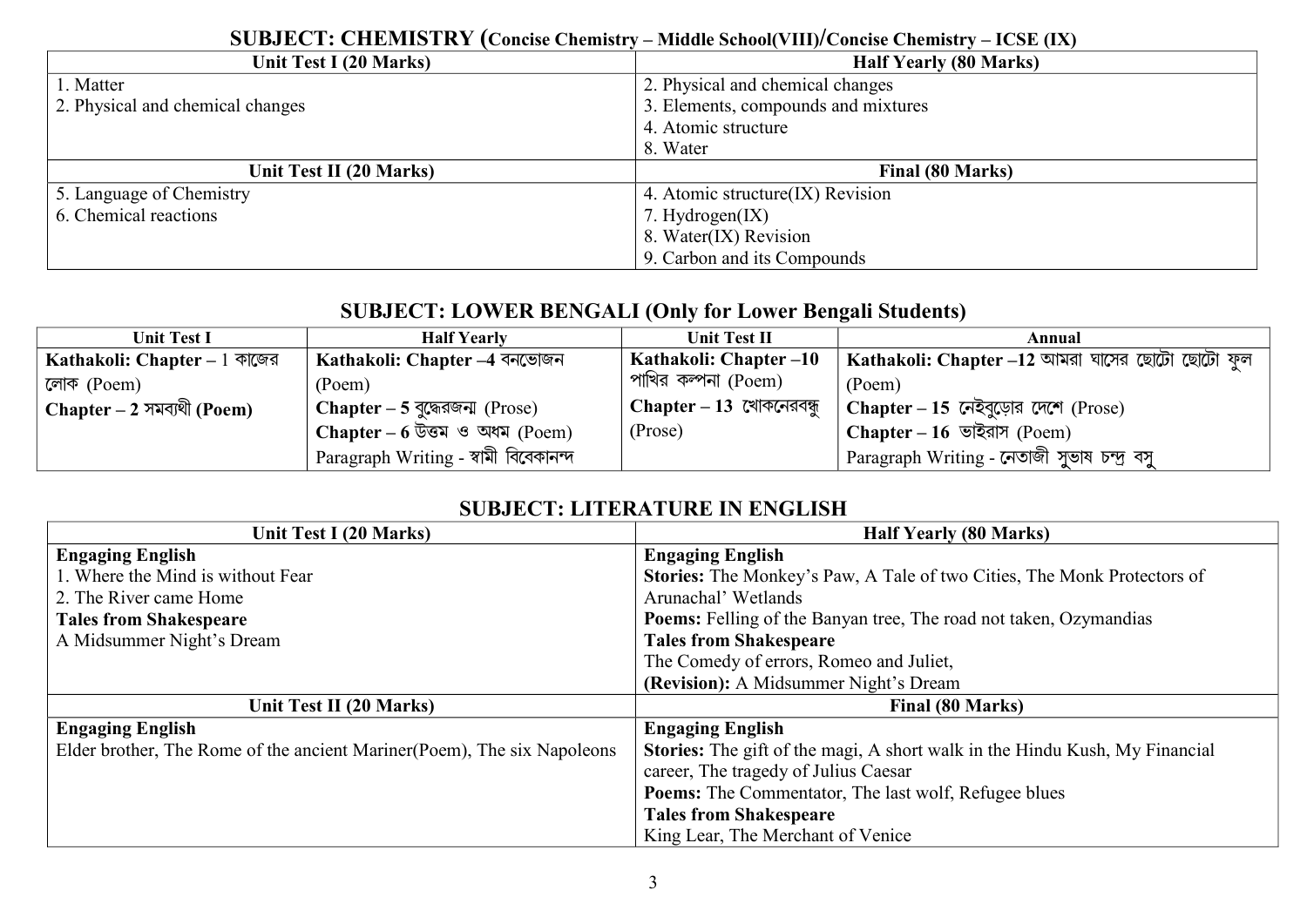# **SUBJECT: BIOLOGY**

| Unit Test I (20 Marks)                                                      | <b>Half Yearly (80 Marks)</b>                                                    |
|-----------------------------------------------------------------------------|----------------------------------------------------------------------------------|
| Ch 1. (Book 8) Transport and food minerals (corresponding chapter from work | Ch 1. (Book 8) - Transport and food minerals                                     |
| book)                                                                       | Ch 2. (Book 8) - Reproduction in plants and animals (corresponding chapter from  |
| Ch 1.(Book 9) Introducing Biology (corresponding chapter from work book)    | work book)                                                                       |
| Ch 2.(Book 9)Cell: The unit of life (corresponding chapter from work book)  | Ch 3. (Book 9) Tissues: Plant and animal tissue (corresponding chapter from work |
|                                                                             | book)                                                                            |
|                                                                             | Ch 4. (Book 9) The Flower (corresponding chapter from work book)                 |
|                                                                             | Ch 5. (Book 9) Pollination and Fertilization (corresponding chapter from work    |
|                                                                             | book)                                                                            |
| Unit Test II (20 Marks)                                                     | Final (80 Marks)                                                                 |
| Ch 3. (Book 8) Ecosystems (corresponding chapter from work book)            | Ch 1. (Book 8) Transport of food and minerals in plants                          |
| Ch 4. (Book 8) Endocrine, circulatory and nervous system (corresponding     | Ch 2. (Book 8) Reproduction in plants and animals                                |
| chapter from work book)                                                     | Ch 3. (Book 8) Ecosystems                                                        |
| Ch 6. (Book 9) Seeds: Structure and germination (corresponding chapter from | Ch 4. (Book 8) Endocrine, circulatory and nervous system                         |
| work book)                                                                  | Ch 5. (Book 8) Health & Hygiene. (corresponding chapter from work book)          |
| Ch 7. (Book 9) Respiration in Plants (corresponding chapter from work book) | Ch 6. (Book 8) Food Production. (corresponding chapter from work book)           |

## **SUBJECT: GEOGRAPHY**

| Unit Test I (20 Marks)                        | <b>Half Yearly (80 Marks)</b>                                                    |
|-----------------------------------------------|----------------------------------------------------------------------------------|
| <b>Book VIII</b>                              | <b>Book VIII</b>                                                                 |
| Ch 1. Representation of Geographical Features | Ch 3. Migration, Ch 4. Urbanization, Ch 5. Disasters and their management, Ch 6. |
| Ch 2. Population Dynamics                     | Asia-location and physical features, Ch 7. Asia-climate and natural vegetation   |
|                                               | Revision : Ch 1                                                                  |
| Unit Test II (20 Marks)                       | Final (80 Marks)                                                                 |
| <b>Book IX</b>                                | <b>Book VIII</b>                                                                 |
| Ch 6. Rocks                                   | Ch 8. India-Location and physical features, Ch 9. India-Climate, Ch 10. India -  |
| Ch 7. Volcanoes                               | Flora and Fauna, Ch 11. India - Human Resources                                  |
| Ch 8. Earthquakes                             | <b>Book IX</b>                                                                   |
|                                               | Ch 1. The earth as a planet, Ch 11. Composition and structure of atmosphere      |

#### **SUBJECT: PHYSICS**

| Unit Test I (20 Marks)                            | <b>Half Yearly (80 Marks)</b>                                                                         |
|---------------------------------------------------|-------------------------------------------------------------------------------------------------------|
| 1. Matter, 2. Physical quantities and measurement | 3. Force and pressure, 4. Energy, 5. Light energy, 6. Heat transfer, 7. Sound                         |
| Unit Test II (20 Marks)                           | Final (80 Marks)                                                                                      |
| 8. Electricity                                    | 8. Propagation of Sound wave (Book IX), 9. Current electricity (Book IX), 10. Magnetism (Book IX),    |
| 7. Reflection of light $-$ (Book IX)              | 7. Reflection of light (Revision) – (Book IX), 3. Force and pressure (Revision), 4. Energy (Revision) |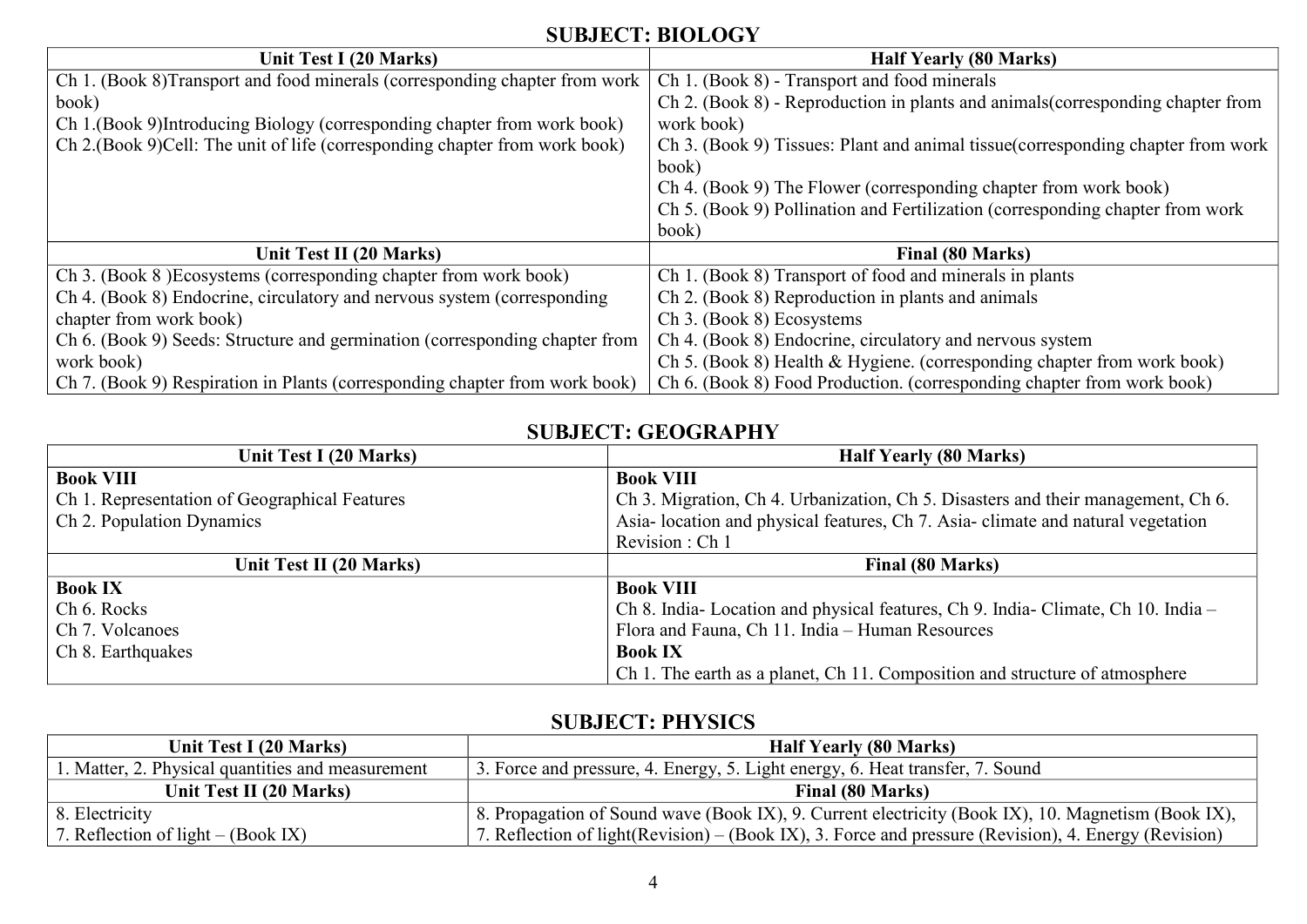### **SUBJECT: MATHEMATICS**

| Unit Test I (20 Marks)                                | <b>Half Yearly (80 Marks)</b>            |
|-------------------------------------------------------|------------------------------------------|
| (Book VIII)                                           | (Book VIII)                              |
| 2. Exponents and Powers                               | 1. Rational Numbers                      |
| 3. Squares and Square roots                           | 4. Cubes and cube roots                  |
| 8. Simple and compound Interest                       | 6. Operation on sets                     |
| 9. Direct and Inverse variation                       | 7. Percentage and its applications       |
| 13. Understanding Shapes                              | 10. Algebraic expressions and identities |
|                                                       | 14. Construction of Quadrilaterals       |
|                                                       | 15. Circle                               |
|                                                       | 16. Symmetry, Reflection and Rotation    |
|                                                       | 17. Visualising solid shapes             |
| Unit Test II (20 Marks)                               | Final (80 Marks)                         |
| (Book VIII)                                           | (Book VIII)                              |
| 5. Playing with Numbers                               | 6. Operation on sets                     |
| 11. Factorisation                                     | 9. Direct and inverse variation          |
| 12. Linear Equations and Inequalities in one variable | 11. Factorisation                        |
| 18. Mensuration                                       | 14. Construction of Quadrilaterals       |
| 19. Data Handling                                     | 15. Circle                               |
|                                                       | 18. Mensuration                          |
|                                                       | 10. Algebraic expressions and identities |
|                                                       | (Book IX)                                |
|                                                       | 3. Expansions                            |
|                                                       | 4. Factorisation                         |
|                                                       | 8. Indices                               |

# **SUBJECT: VALUE EDUCATION (Inspirations for life)**

| Unit Test I (20 Marks)           | <b>Half Yearly (80 Marks)</b>                                                                                                                                      |
|----------------------------------|--------------------------------------------------------------------------------------------------------------------------------------------------------------------|
|                                  | Ch 1. The highest human virtue, Ch 2. Rightful living, Ch 3. Speak the truth $ $ Ch 4. The key to success, Ch 5. The source of evil, Ch 6. Love for country, Ch 7. |
|                                  | Nothing is wasted, Ch 8. The magic force                                                                                                                           |
|                                  | <b>Prayer for Country</b>                                                                                                                                          |
| Unit Test II (20 Marks)          | Final (80 Marks)                                                                                                                                                   |
| Ch 9. Identify the angels        | Ch 11. The strength of character, Ch 12. Serving the elderly, Ch 13. Live sensibly,                                                                                |
| Ch 10. Be good to others         | Ch 14. All are equal, Ch 15. Nelson Mandela                                                                                                                        |
| Ch 11. The strength of character | <b>Assembly thoughts</b>                                                                                                                                           |